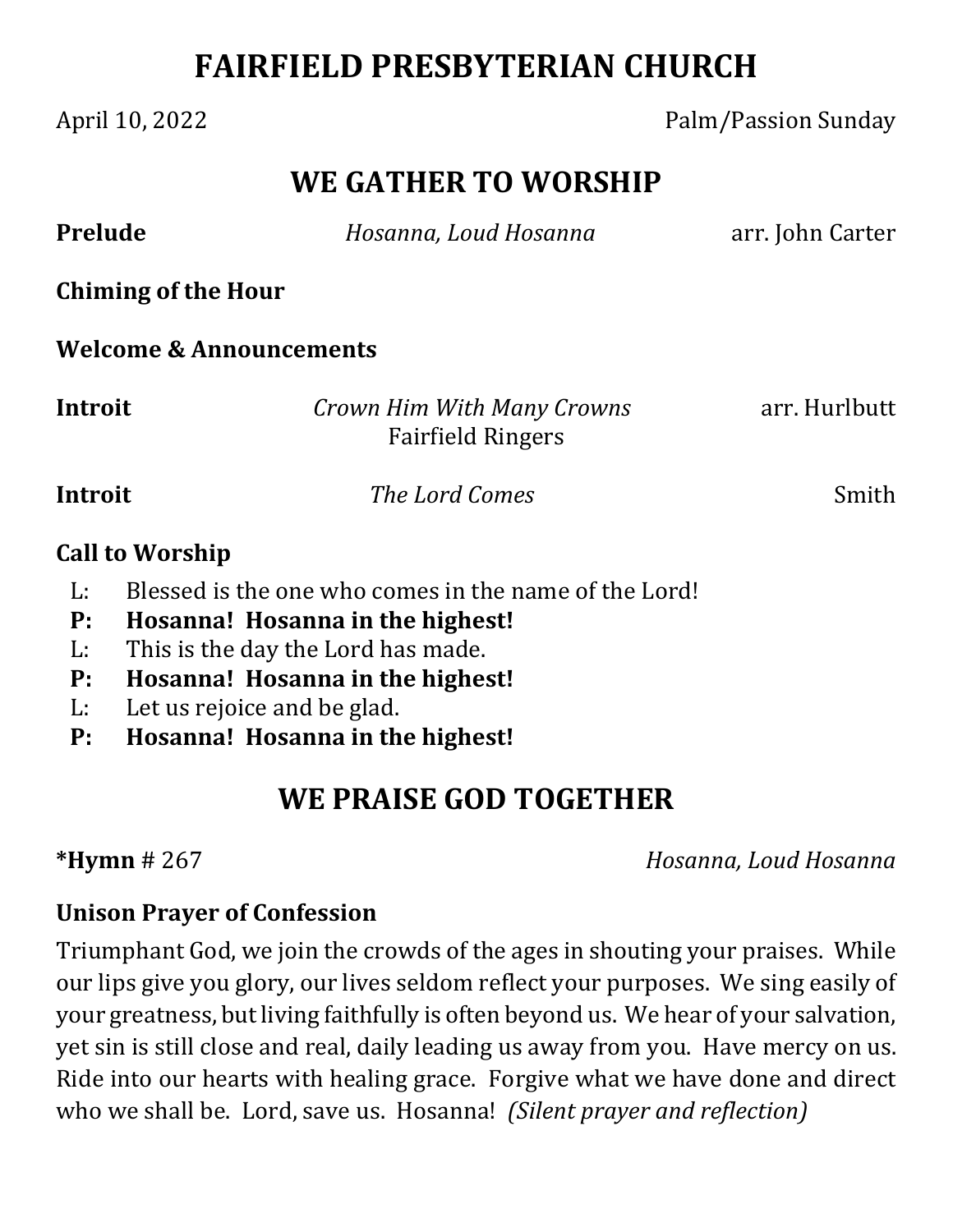#### **Words of Assurance**

Leader: Friends, in Jesus Christ our sins are forgiven! **People: Thanks be to God!**

**Gloria Patri** #733 *Glory Be to the Father*

### **Psalter Reading** Psalm 31: 9-16

- L: Have mercy on me, O Lord, for I am in trouble; my eye is consumed with sorrow, and also my throat and my belly.
- **P: For my life is wasted with grief, and my years with sighing; my strength fails me because of affliction, and my bones are consumed.**
- L: I am the scorn of my enemies, a disgrace to my neighbors, a dismay to my acquaintances; when they see me in the street they avoid me.
- **P: Like the dead I am forgotten, out of mind; I am as useless as a broken pot.**
- L: For I have heard the whispering of the crowd; fear is all around; they put their heads together against me; they plot to take my life.
- **P: But as for me, I have trusted in you, O Lord. I have said, "You are my God."**
- L: My times are in your hand; rescue me from the hand of my enemies, and from those who persecute me.
- **P: Let your face shine upon your servant; save me in your steadfast love.**

### **Pastoral Prayer and The Lord's Prayer**

**Anthem** *<i>Thirty Pieces of Silver* **Bealll/Carter**